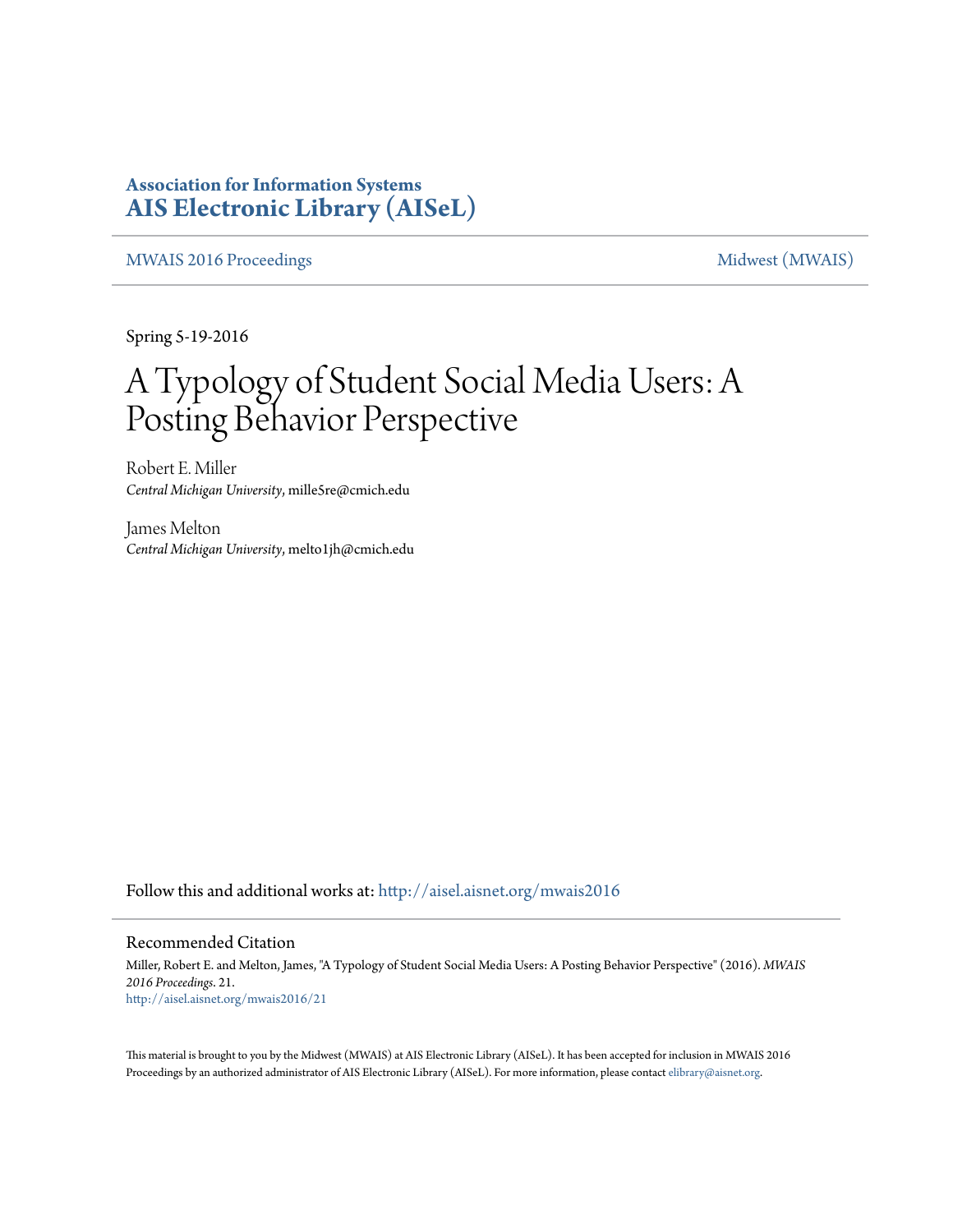## **A Typology of Student Social Media Users: A Posting Behavior Perspective**

**Robert E. Miller** Central Michigan University mille5re@cmich.edu

**James Melton** Central Michigan University melto1jh@cmich.edu

#### **ABSTRACT**

This paper develops a typology of student social media users based on their posting behavior. Specifically, the typology categorizes students using a matrix with two dimensions: content appropriateness and privacy concern. Existing research has shown that students often post content that is not appropriate for all audiences. Given that employers are increasingly using social media to vet job candidates, students with inappropriate content are at risk. This is especially true for those students who make their content available to everyone, even when they know the risks they are taking. Clearly this paradoxical behavior deserves further study. The development of this typology represents a step in that direction. The ultimate goal is to develop an instrument to help students understand where they fall on the matrix and, as a result, learn to better manage their social media behavior.

#### **Keywords**

Social media, posting behavior, typology.

#### **INTRODUCTION**

The impact of social media on modern life is hard to ignore. Hundreds of millions of people visit social media sites daily. In fact, social media has quickly become one of the most popular Internet activities (Purcell, Brenner, and Rainie, 2012). While people of all ages use social media, college students were some of the first adopters and remain some of the most fervent users. Any professor who has tried to give a lecture in a room filled with computers knows exactly how addicted many students appear to be to their social media sites. While student use of social media during a lecture may be an annoyance for the professor, unchecked use of social media can pose a far greater threat to the student. This is especially true when the student posts content on social media sites that is not appropriate for all potential audiences.

Research has shown that students often post inappropriate material on social media sites (Peluchette and Karl, 2010). If they posted this material in ignorance then their behavior could possibly be explained away as the "folly of youth". Unfortunately, many students appear to know that what they are posting could cause them to be viewed in a negative light. Making matters worse, the material is often posted without restriction – allowing anyone to view it, including potential employers. This behavior, dubbed the "posting paradox" by researchers can have a serious negative effect on future employability (Miller, Parsons, and Lifer, 2010). As such, it deserves to be investigated so that proper interventions can be developed to address it. This paper contributes to the existing posting paradox research by developing a typology of social media users based on their posting behavior.

#### **SOCIAL MEDIA AND THE POSTING PARADOX**

According to a recent Pew Center survey, social media use is growing across all social demographics. While many age groups have embraced social media, college-age adults continue to be the largest single group of social media users. In fact, Perrin (2015) reported that 90% of college-age adults use social media. Clearly social media is having a significant impact on society and college student, in particular.

Although the growth of social media has received a great deal of attention, how social media is being used is a far more interesting topic – especially as it relates to college students and what they post. The posting behavior of college students has been examined by a variety of researchers, investigating topics such as information disclosure (Christofides, Muise, and Desmarais, 2009), inappropriate content (Peluchette and Karl, 2010), and audience concern (Miller, et al., 2010). These researchers have reported that students often use social media to post content that is not appropriate for all audiences,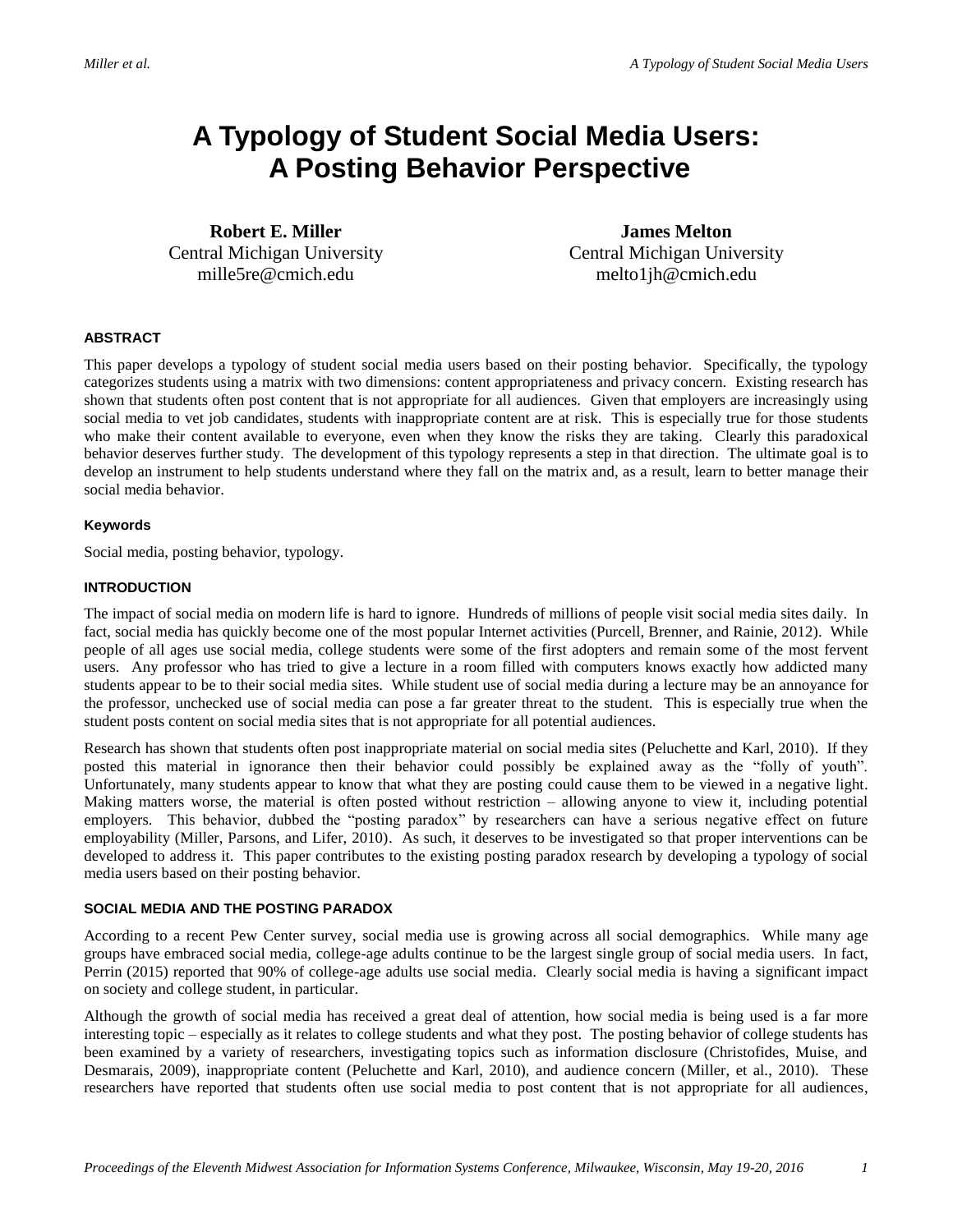especially potential employers. Considering the increased use of social media by companies vetting job candidates, inappropriate posting behavior can have a significant and negative effect on a student's employment prospects.

Students are apparently all too aware that employers may be viewing their social media content (Root and McKay, 2014). They also appear to know when their content is inappropriate (Miller, et al., 2010). Surprisingly, these two facts do not seem to change their behavior. Miller, et al. (2010) found that students continued to post content that they, themselves, considered inappropriate for employers while knowing it could potentially be viewed by those same employers. The researchers dubbed this behavior the "posting paradox." The paradox has been noted in a number of follow-up studies involving students in different countries (Melton, Miller, and Salmona, 2012) and using different social media platforms (Miller and Melton, 2015). Since the paradox is pervasive, the question becomes, what can be done to address it? The first step is to better understand the phenomenon by examining how its two main factors relate, namely content appropriateness and privacy concern.

#### **Content Appropriateness**

Content appropriateness relates to how well a potential employer views a candidate based on the material posted on the candidate's social media sites. Since 93% of recruiters will review a job candidate's social media presence before making a hiring decision (Jobvite, 2014), content appropriateness has become a significant issue. Unfortunately, reviewers often uncover content that doesn't reflect well on the candidate. Reviewers reported damaging content ranging from poor spelling and grammar to posts about sex, drugs, and alcohol. These observations are supported by researchers such as Peluchette and Karl (2010) who found students commonly posted photographs of themselves with alcohol or in sexually provocative poses. They also found profiles that contained comments about alcohol/drug use, sexual activity, and profanity. This inappropriate content is more than just a commentary on today's youth. It can have direct, negative, consequences when students enter the job market. In fact, inappropriate social media content has caused 55% of recruiters to actually reconsider a candidate – of those reconsiderations 61% were negative. (Jobvite, 2014). Clearly, all students don't post content that is inappropriate for potential employers. The fact that many do, however, makes content appropriateness an important dimension of student posting behavior.

#### **Privacy Concern**

Privacy concern relates to a student's desire to restrict access to their posted content. Since social media sites allow users to manage their privacy settings, students have to decide whether to limit access to specific groups (e.g., friends, friends of friends, etc.) or allow unlimited public access. As such, privacy concern can be viewed as a continuum anchored by private (high concern) and public (low concern). Students with a high privacy concern would limit access to their friends only, while students with a low privacy concern would have no access restrictions. Interestingly, research has shown that privacy concern, as viewed through privacy settings, does indeed cover the spectrum. According to Madden (2012), while 58% of social media users set their profiles to private, 19% allow limited access and 20% are completely public. Clearly, all students don't share the same concern for privacy. The variability in privacy concern can have a significant impact on a student's social media presence, especially when considered with the content being posted.

#### **SOCIAL MEDIA USER TYPOLOGY**

As described above, content appropriateness and privacy concern are both significant issues in the management of a student's social media presence. Neither issue, however, should be viewed in a vacuum. In fact, the way the two issues relate determines a great deal about the student's online image and, ultimately, may affect future employability. Building on this important relationship, a typology of student social media users is presented in Figure1.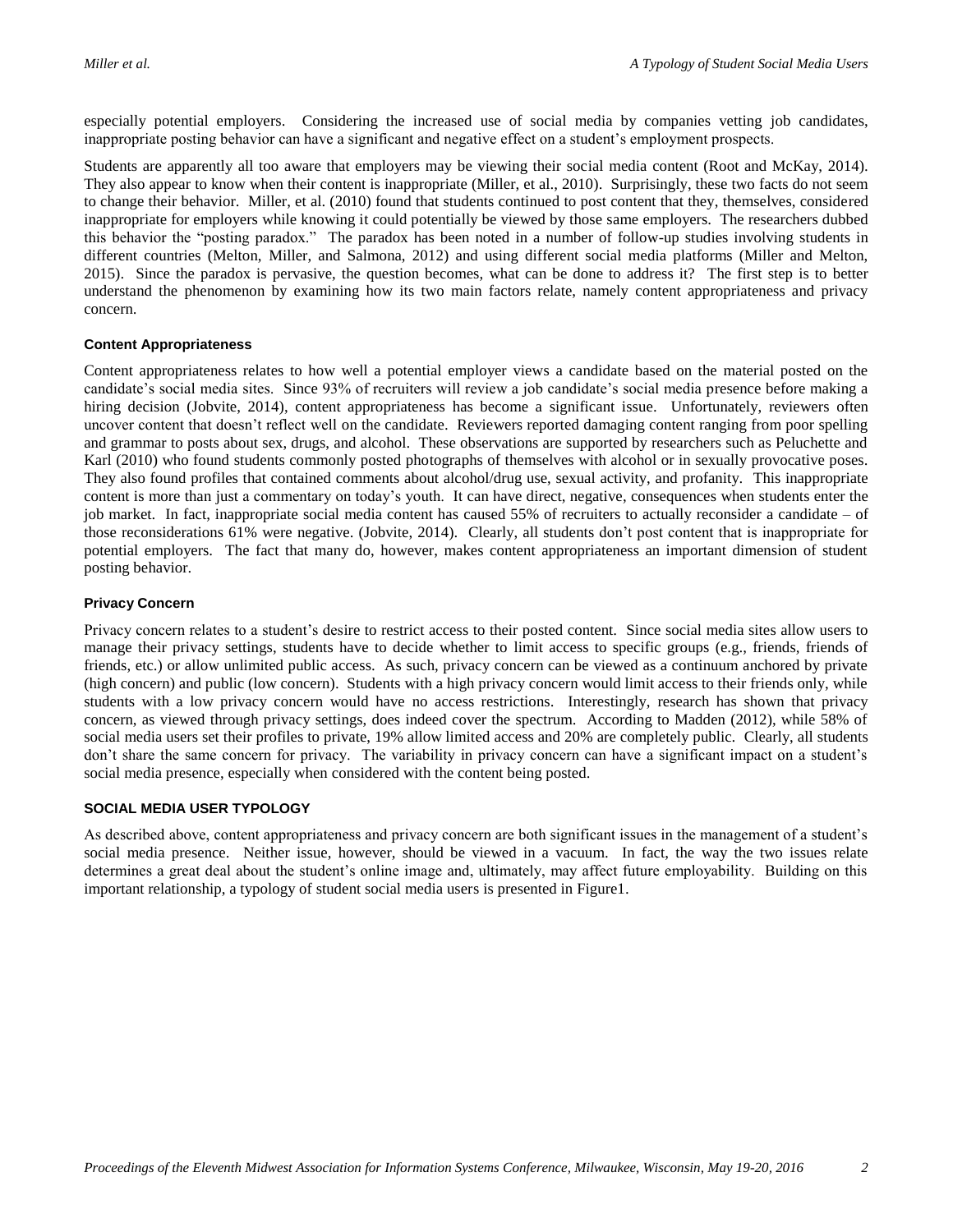

**Figure 1. Typology of Social Media Users**

#### **Inappropriate Private**

Students in the upper left quadrant post content that they acknowledge is not appropriate for potential employers. They are, however, highly concerned about privacy. This means that their social media profiles are either private or restricted to friends only. Essentially, these students post whatever they like but they limit access to their posted content. Students in this group want the freedom to express themselves but they realize that all audiences might not be as receptive to their content. They attempt to manage their online image – not through policing content but by restricting access. While this may make it more difficult for recruiters to see their content, restricting access also makes it harder for these students to build their social networks. At the same time, recruiters may view students with restricted profiles as having something to hide. In the case of students in this group, the recruiters would probably be correct.

#### **Appropriate Private**

Students in the lower left quadrant post content that they believe is appropriate for potential employers. They are also highly concerned about privacy. This means that their social media profiles are either private or restricted to friends only. These students manage their online image by policing their content and restricting access. While students in this group might be viewed as playing it safe, their lack of openness might cause some recruiters to view them suspiciously. Essentially, if the student has a restricted profile then there must be something to hide. Although this view may not be correct for this group of students, recruiters would have nothing else to go on. Students in this group might want to consider opening access so as to benefit from sharing the content in their profiles.

#### **Inappropriate Public**

Students in the upper right quadrant post content that they acknowledge is not appropriate for potential employers. At the same time, they are also not concerned about privacy. This means that their social media profiles are either public or open to a large network of potential viewers (e.g., friends of friends). Given the nature of their content and the lack of viewer restrictions, these students are the most likely to experience negative employment results. As such, students in this group should consider policing the content they are posting, or at least restrict access by changing their privacy settings.

#### **Appropriate Public**

Students in the lower right quadrant post content that they believe is appropriate for potential employers. They are also not concerned about privacy. This means that their social media profiles are either public or open to a large network of potential viewers (e.g., friends of friends). From the prospective of a student entering the job market, this group is the ideal. The posted content shows the student in the best possible light while being easily available to potential recruiters. Students in this group are getting the maximum return from their image-management efforts. The one downside for students in this group is that they may believe they have to censor themselves to maintain a positive image in such a public forum. These censorship efforts may detract from the overall enjoyment of their social media experience.

#### **Non-participants**

There is another group of students who do not fit into the typology but still deserve to be mentioned - those students who do not maintain a social media presence. For these students, the issues of content appropriateness and privacy concern are irrelevant. Since these students don't have to worry about what is posted, or who can see it, this strategy may appear to be the safest choice for students entering the job market. Unfortunately, the pervasive use of social media may make students in